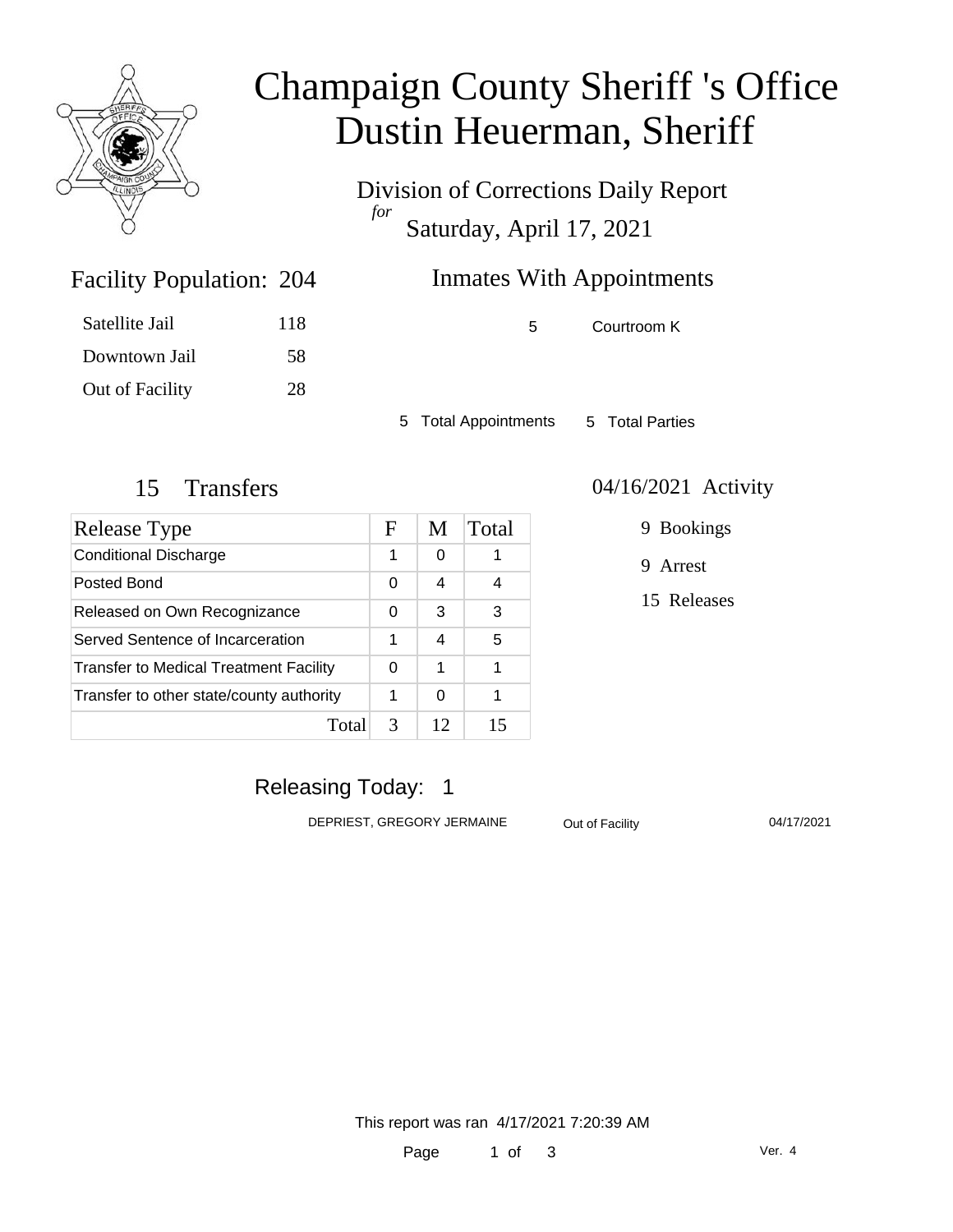

# Champaign County Sheriff 's Office Dustin Heuerman, Sheriff

Division of Corrections Daily Report *for* Saturday, April 17, 2021

#### Custody Status Count

- Electronic Home Dentention 27
	- Felony Arraignment 27
		- Felony Other 1
	- Felony Pre-Sentence 6
	- Felony Pre-Sentence DUI 1
		- Felony Pre-Trial 96
	- Felony Sentenced CCSO 1
	- Felony Sentenced IDOC 28
		- Hold Other 1
		- Hold Sentenced IDOC 4
		- Misdemeanor Pre-Trial 4
			- Petition to Revoke 1
			- Remanded to DHS 7
				- Total 204

This report was ran 4/17/2021 7:20:39 AM